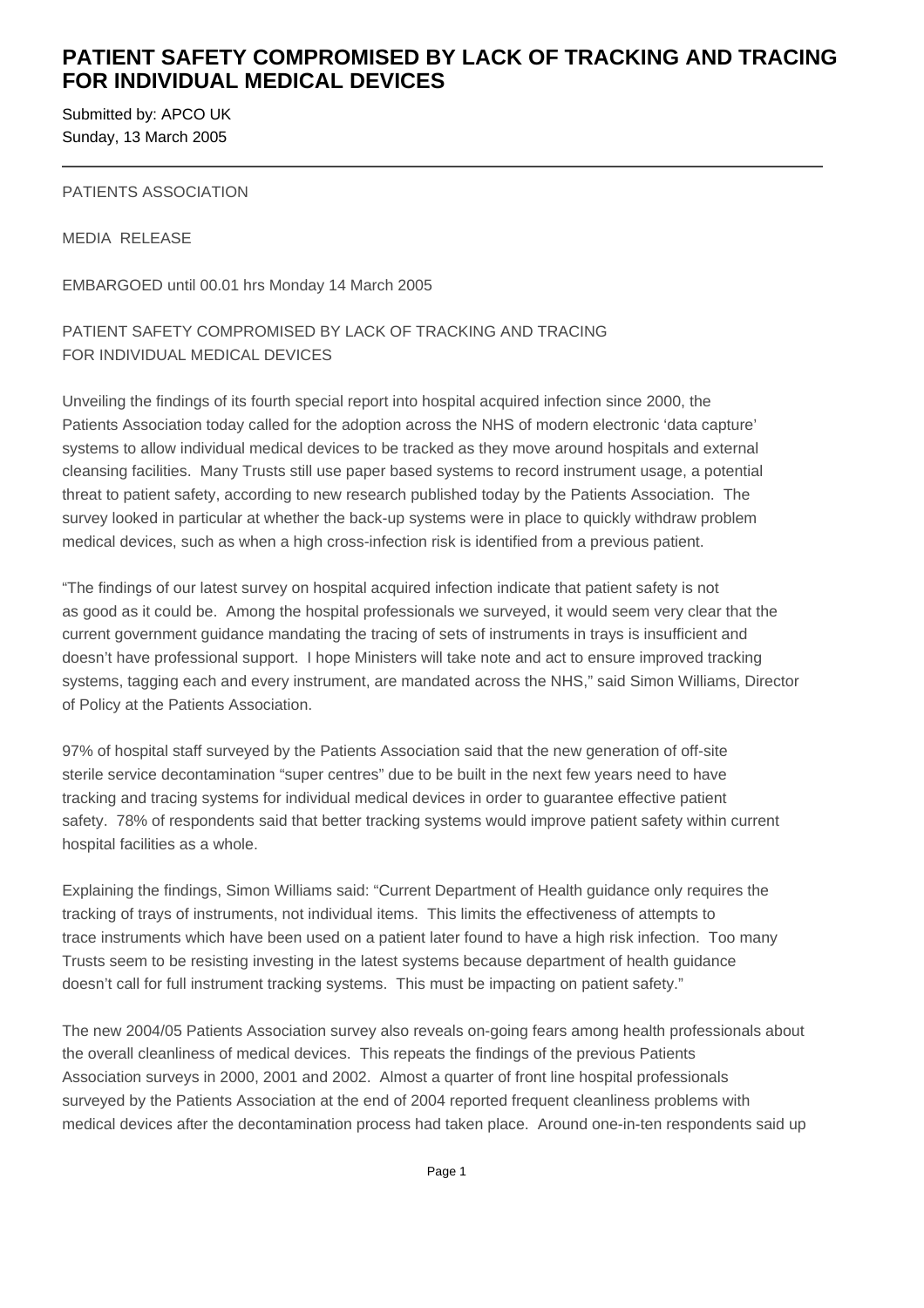to 5% of devices they saw had problems after cleaning. "In a large hospital that's many hundreds of devices a year," said Simon Williams. The Patients Association is worried by such high levels of problems with cleaning when millions of pounds has been spent on new medical device decontamination equipment since 2001.

Simon Williams, Director of Policy for the Patients Association, said:

"This survey overwhelmingly shows that there is a strong need to track individual surgical instruments to protect patient safety using modern IT systems. With the development of the new network of super centres, the Department of Health needs to update its guidance to hospitals on the requirements for tracking and tracing systems. With the technology now available to individually code most medical devices the reasons for resisting this significant patient safety step must be few. The continuing concerns about overall instrument cleanliness we report today just add to the need for action."

#### **FNDS**

#### Notes to editors:

1. The findings of the report will be presented to parliamentarians, civil servants and health experts at a seminar near Westminster (King George V Room, Marriott County Hall) on Monday 14 March at 4 pm. Journalists are welcome to attend.

The survey of front-line theatre, infection control and sterile services staff was conducted in November and December 2004. Among the key findings:

- 78% said that better hospital tracking systems would improve patient safety.

- 97% agreed that the new generation of off-site sterile services Super Centres would need tracking systems to log individual items to guarantee effective patient safety.

- Less than half (44%) of those that responded to the survey said that they actually tracked individual surgical instruments, as opposed to tray sets, in sterile services.

- Just over a third of respondents (39%) reported that it was impossible to track back and locate a single individual surgical instrument.

- The use of paper based tracking systems varied by department – around one-third in sterile services, two-thirds for theatre and endoscopy.

2. Copies of the reports are available on request and at www.patients-association.com.

3. Simon Williams is available for interview – please phone +44 7730 898 165.